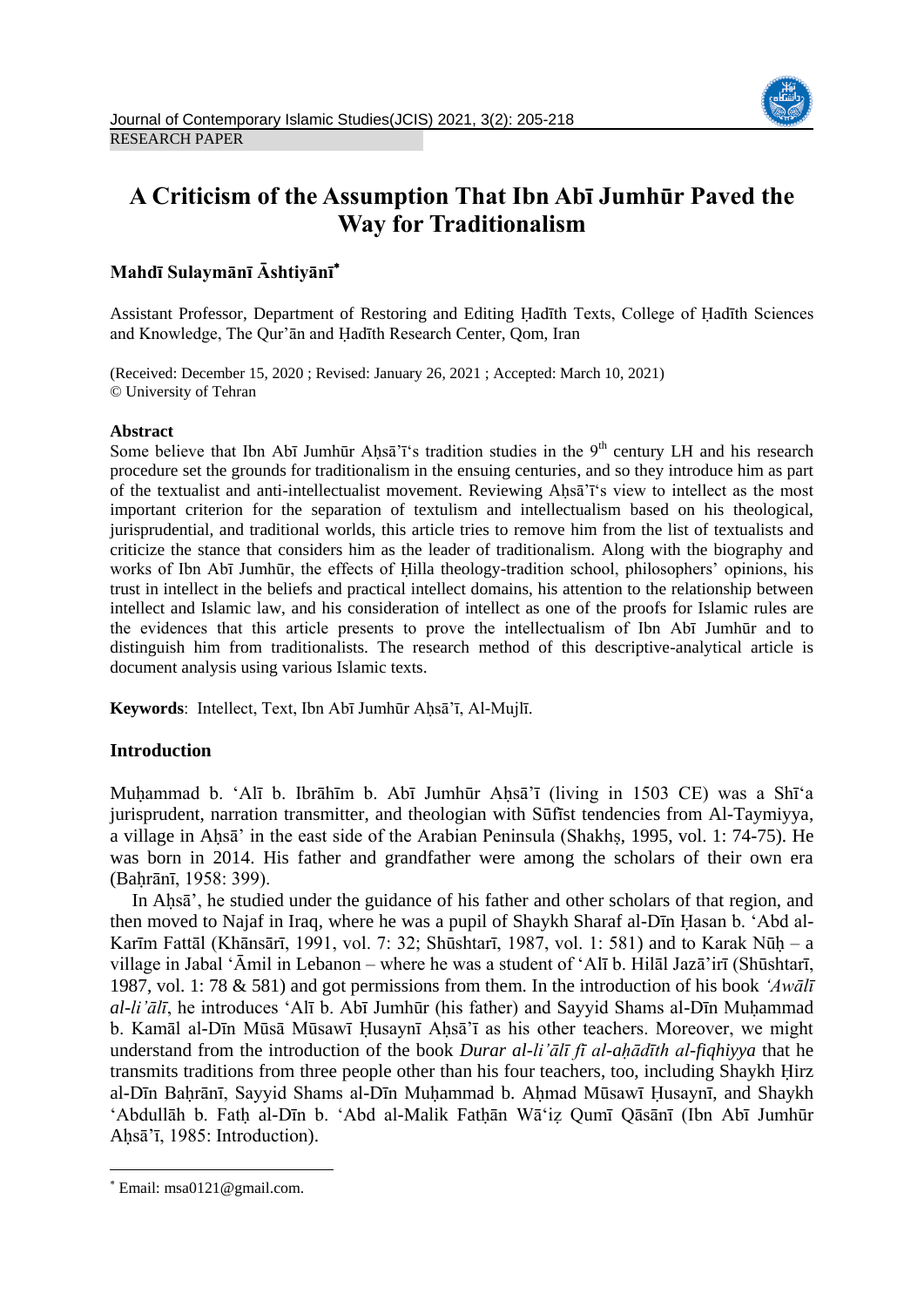Muhaddith Bahrānī elaborately discusses all seven narration transmission paths of Ibn Abī Jumhūr Ahsā'ī, and points out that Ahsā'ī has been in Mashhad from 1473 CE onward (Baḥrānī, 1965: 176-183).

Some contemporary researchers have written that he spent the rest of his life in Khurāsān; however, the permission that gave to 'Alī b. Qāsim b. 'Adhdhāqa in 1501 CE in Ḥilla city shows that he has left Khurāsān to Iraq.

When residing in Mashhad, he had famous debates with Fādil Hirawī hosted by Sayyid Muḥsin Raḍawī (1525) (ibid: 166). It is suggested that the other party debating with him has been Aḥmad b. Yaḥyā b. Sa'd al-Dīn Taftāzānī – the judge of Herat – who was ordered to be killed by King Ismā'īl I in 1510 CE.

There is not definitive information about Ahsa'<sup>7</sup>'s death time. Some have relied upon *Mu'in al-fikr* – which is Ahsa'<sup> $i$ </sup>'s explanation of Chapter 11 and is written in 1499 CE – to deem him as alive at that time (Dānish Pazhūh, 1967, vol. 3: 587). Some others have deemed him as alive in the year 1501 CE due to the permission he has given in that year (Schmidtke, 2011: 291).

Ibn Abī Jumhūr Ahsā'ī has written a permission for Sayyid Sharaf al-Dīn Mahmūd b. Sayyid 'Alā' al-Dīn b. Sayyid Jalāl al-Dīn Ṭāliqānī Kāshānī. At the end of this permission, Shaykh Rabī'a b. Jum'a 'Ibrī 'Ibādī Jazā'irī has written a recommendation to the receiver of the permission whose date is the beginning of 1506 CE. This has led to a mistake in *Biḥār alanwār* that mentions the title of this permission as "Ijāza al-Shaykh Muḥammad b. Abī Jumhūr li- Shaykh Rabī'a b. Jum'a raḥimahumullāh ta'ālā"; this mistake has led some to believe that Ibn Abī Jumhūr has been alive in 1506 CE (Majlisī, 1991, vol. 108: 13-17). However, based on a manuscript in Āyatullāh Mar'ashī Najafī Library, he has been alive in 1503 CE.

Aḥsā'ī has numerous jurisprudential, traditional, and theological works, the discussion of which is out of the scope of this article.

#### **The history of traditionalism and its disagreement with legists' viewpoints**

The jurisprudential movement known as traditionalism entered Najaf and other scientific hubs from the fourth decade of the  $11<sup>th</sup>$  century LH. It came to have some proponents in Iran gradually from the middle of the  $11<sup>th</sup>$  century LH, and many jurisprudents supported it in various cities. Isfahan Ḥawza that was the largest Shī'a scientific center in those years and was mainly under legists' control tended to traditionalism at the end of 11<sup>th</sup> century LH after the demise of its notable figures such as Shaykh Bahā'ī, Mīr Dāmād, Mīr Findiriskī, Āqā Ḥusayn, and Āqā Jamāl Khānsārī. Some scholars who found a new tendency to traditions and narrations took steps to promote traditions, and people such as Darwīsh Muhammad b. Hasan Naṭanzī (d. 1595 CE) (Āqā Buzurg Tihrānī, 1923, vol. 4: 83-84 & vol. 5: 210), Mullā 'Abdullāh Shūshtarī (Āqā Buzurg Tihrānī, 1923, vol. 5: 343), and later notables such as Muḥammad Taqī Majlisī (d. 1660) paid great attention to traditionalism. In line with referring to the disagreements between traditionalists and legists and praising Amīn Astarābādī, Majlisī I (d. 1660) introduces his own method as moderate (Majlisī, 1993, vol. 1: 16). Likewise, Majlisī II introduces his method as something between those of traditionalists and legists (Majlisī, 2002: 557-558). At the peak time of traditionalism in Iran, the majority of the western side of Qazvin was populated by traditionalists who were the pupils and followers of Mullā Khalīl Qazwīnī (d. 1678). In the middle of the  $11<sup>th</sup>$  century LH, the relationships between Shiraz and Bahrain and the mutual effects of these two tradition centers led to the emergence of a traditionalist movement in both regions whose main figures were Sayyid Mājid Bahrānī (d. 1028 LH) and Shaykh 'Alī b. Sulaymān Bahrānī (Jābirī, 2007: 367).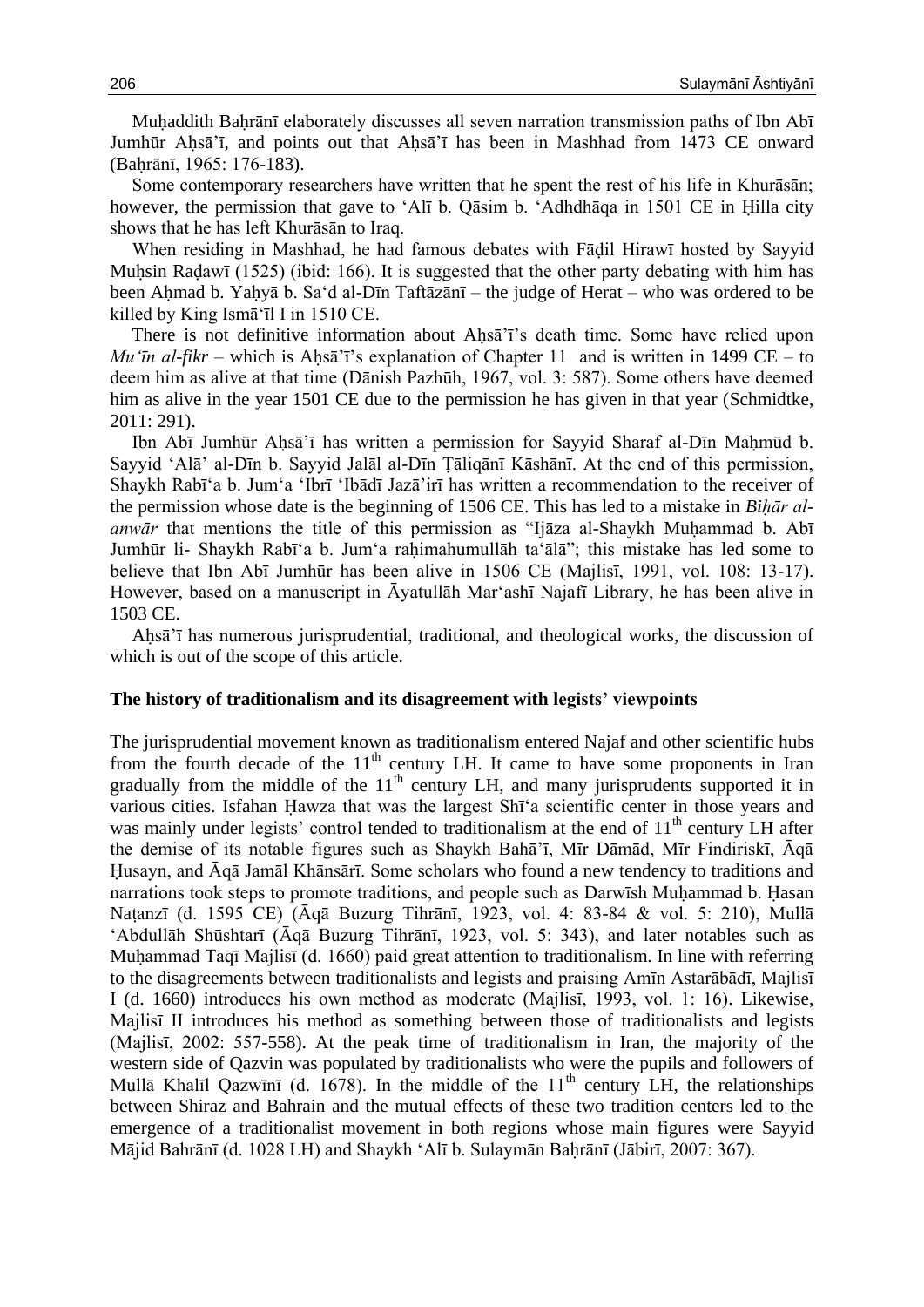However, there are two stances to the question that if this movement is a new school and method or is taken from the ancient Shī'a narration transmitters' tradition.

Traditionalists themselves believe that traditionalism is not their innovation; they believe that it dates back to the  $4<sup>th</sup>$  century LH, the Minor Occultation period, or the companions of Imāms (a). Mullā Amīn Astarābādī (d. 1627 CE), has enumerated 'Alī b. Ibrāhīm Qumī (d. 919 CE), Muḥammad b. Ya'qūb Kulaynī (d. 941 CE), 'Alī b. al-Ḥusayn and Muḥammad b. 'Alī the children of Bābawayh (d. 941 and 991 CE), Ibn Qūlawayh (d. 980), and even Shaykh Ṭūsī (d. 1068 CE), and others as early traditionalists (Astarābādī, 2005: 40 & 135).

The opposite view – mainly hold by legists – has differentiated paying attention to the narrations and even binding oneself to the text of the narration when issuing judicial decrees from the traditionalism common from the  $11<sup>th</sup>$  century LH onward (Jannātī, 1994: 335). In fact, the appearance of traditionalism school in the  $11<sup>th</sup>$  century LH – that was founded by Mullā Muḥammad Amīn Astirābādī – was in a way the revival of the early Twelver Shī'a traditionalists' stance. The principles of the school that he established were not unprecedented in the Twelver Shī'a tradition, and the examination of the Twelver Shī'a traditionalists' jurisprudence can elucidate this point more (Anṣārī Qumī, 2002: 90).

Some believe that there is a difference between traditionalism as a jurisprudential school – which was founded by Astarābādī – and as one of the stages of jurisprudence; before Shaykh Ṭūsī, jurisprudents only mentioned the texts of the narrations, did not go out of the text, and did not address the secondary points out of the narrations. However, Shaykh objected to them in *Mabsūṭ*, started addressing the secondary points out of the narrations, and carried out correspondence with the general principles (Ṣadr, 1990: 80-81).

However, to answer the question on the difference between this traditionalist discipline and the old one, many scholars – especially traditionalists – have proposed the differences between traditionalist and legist principles. Examples include Sayyid Ni'matullāh Jazā'irī in *Manba' al-hayāt*, Fath 'Alī Khān – the grandson of Karīm Khān Zand – in the book *Fawā'id al-Shīrāziyya* (Aqā Buzurg Tihrānī, 1923, vol. 16: p. 343, no. 1579), Sulaymān b. 'Abdullāh Baḥrānī in the book *Al-Bulgha* (Khānsārī, 1991, vol. 4: p. 250, no. 390) have expressed these differences. 'Abdullāh b. Ṣāliḥ Samāhījī Baḥrānī (d. 1723) in the book *Munya al-Mamārisīn* has mentioned 40 differences (Fayḍ Kāshānī, 1993, vol. 4: 384-397).

Of course, Shaykh Yūsuf Bahrānī (d. 1772) has tried to show the differences between traditionalists and legist as insignificant and natural, and has considered the majority of them to be literal differences (Bahrānī, 2002, vol. 3: 288; id., 1985, vol. 1: 167).

Some of the main indices of traditionalism are deeming the free investigation (Ijtihād) as unlawfulness, dividing the narrations and traditions into sound and unsound, limiting the source of evidences to the Qur'ān and sunna, believing in the authoritativeness of knowledge and the invalidity of speculation, considering the division of people into religious authority and imitator to be wrong, not believing in the authoritativeness of the appearance of the Qur'ān, considering all narrations of the Four Books as definitively issued by the Infallibles (a), not believing in the authoritativeness of the independent intellectual propositions, not fulfilling the principal exemption when narrations disagree, rejecting the text-driven deductions, rejecting the refinement of the basis of the ruling, etc.

### *The assumption that Ibn Abī Jumhūr set the grounds for traditionalism and the reasons for its appearance*

Ibn Abī Jumhūr Aḥsā'ī, the 9<sup>th</sup> century LH narration transmitter and theologian, can be considered a figure that followed the Ḥilla theological and traditional school. Since Aḥsā'ī combined Islamic theology with Illuminated philosophy and knowledge, his opinions have been taken as the developed form of the ideas of Ibn Maytham Baḥrānī and Sayyid Ḥaydar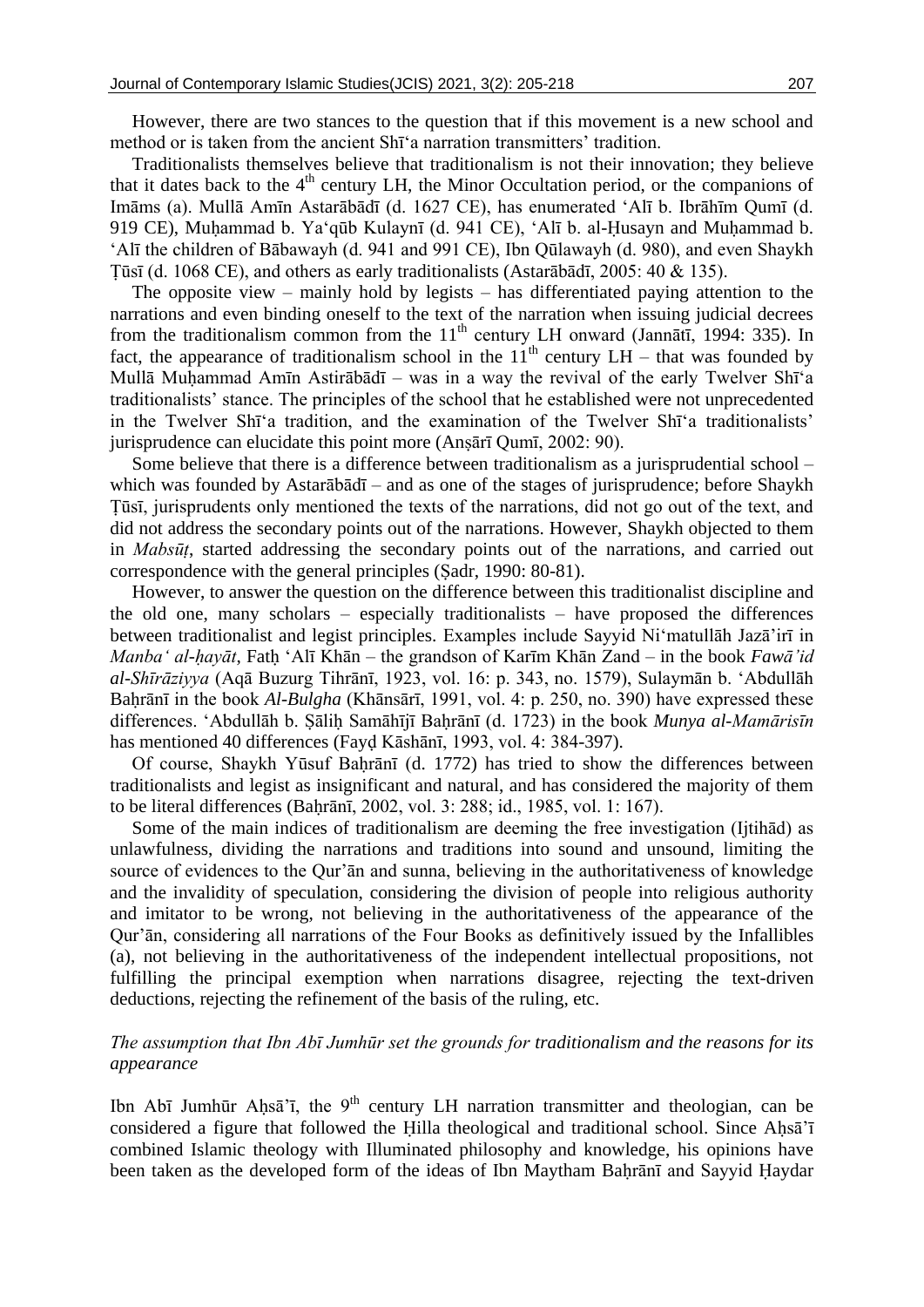Āmulī (Shaybī, 1996: 341). However, a different viewpoint has put him among textualists and anti-intellectualists, and has deemed his works as a prelude for the traditionalism of the  $11<sup>th</sup>$ and  $12<sup>th</sup>$  centuries.

Shaykh Hurr 'Āmilī and Sāhib Rawdāt are among those who believe in this stance (Hurr 'Āmilī, 1983, vol. 2: 253; Khānsārī, 1991, vol. 7: 33). Some have asserted that traditionalism is derived from his works and the way he treats narrations (Fayḍ Kāshānī, 1993: 762), that he has had an important role in paving the way for the appearance and spread of the later traditionalism (Jannātī, 1994: 338), or that he has revived the earlier Twelver Shī'a traditionalism (Anṣārī Qumī, 2002: 76).

Some possible reasons can be suggested for the appearance of this assumption. It seems that following Sayyid Ḥaydar Āmulī (alive in 1392 CE), Ibn Abī Jumhūr imported numerous Sunnī narrations into Shī'a tradition collections through his book *'Awālī al-li'ālī*. His leniency in transmitting traditions with weak chains of transmission and even refraining from mentioning the chains of transmission combined with his high scientific status among Shī'a jurists set the grounds for or promoted a kind of textualism such that the origin of many narrations common in the later Twelver Shī'a books and associations is the book *'Awālī*; an example is the narration "Verily people have control over their properties" (Ibn Abī Jumhūr Aḥsā'ī, 1985, vol. 1: 222).

It is also said that he has written a treatise called "Al-'Amal bi-akhbār aṣḥāninā" in which he has shown his belief in absolute traditionalism (Āqā Buzurg Tihrānī, 1923, vol. 18: 299; Khānsārī, 1991, vol. 7: 30 & 33, no. 594). After mentioning Marfū'a zurāra in Akhbār 'ilājiyya section of the book *Al-Ḥadā'iq al-nāẓira*, Muḥaqqiq Baḥrānī notes that he has not found this narration in any source other than *'Awālī al-li'ālī*, and that the author of *'Awālī* is considered by scholars as an imprecise and inconsiderate person who constantly mixes the worthless and worthy and sound and unsound narrations (Baḥrānī, 1985, vol. 1: 99).

Likewise, although 'Allāma Majlisī stipulates that he has used some content from the books of Ahsa<sup>'</sup><sub>i</sub> in his own *Bihar al-anwār*, he accuses him of not differentiating the sound and unsound narrations (Majlisī, 1991, vol. 1: 31). Shaykh Anṣārī, too, has quoted and confirmed the assertion of Yūsuf Baḥrānī in his book *Farā'id al-uṣūl* (Anṣārī, 1992, vol. 2: 116, vol. 3: 389).

Shaykh Ḥurr 'Āmilī has not used *'Awālī* in writing *Wasā'il al-Shī'a*, which can be a sign of his lack of trust in this book. In the margin of the manuscript of *Khātima wasā'il*, the books that have not been trusted by him and so have not used by him are quoted from Shaykh Ḥurr, including the books *'Awālī , al-Mujlī*, and *Al-Aḥādīth al-fiqhiyya* by Ibn Abī Jumhūr (Ḥurr 'Āmilī, 1989: 159-160). All these words indicate the leniency of Aḥsā'ī in mentioning the chains of transmission, which should be taken as a common point between him and the traditionalists before and after him. It is obvious that such a viewpoint would lead to the opposition of some scholars and jurisprudents. Others have found faults with Ibn Abī Jumhūr and have criticized him from other viewpoints, but these are unrelated to this article and the traditionalism domain.

Nonetheless, there are some scholars who have defended Ibn Abī Jumhūr and his works, including Sayyid Ni'matullāh Jazā'irī – in his explication of *'Awālī* titled *Jawāhir al-'Awālī* – (Jazā'irī, n.d.: manuscript no. 2841), Muḥaddith Nūrī, and Āyatullāh Sayyid Shahāb al-Dīn Mar'ashī (Ibn Abī Jumhūr Aḥsā'ī, 1985, vol. 1: 11-12).

#### **Criticism of this assumption based on Aḥsā'ī's methodological principles**

In the coming lines, we investigate the question that if serious evidences can be found for the similarity of the viewpoint and performance of Ibn Abī Jumhūr with traditionalists. We first refer to some methodological discussions.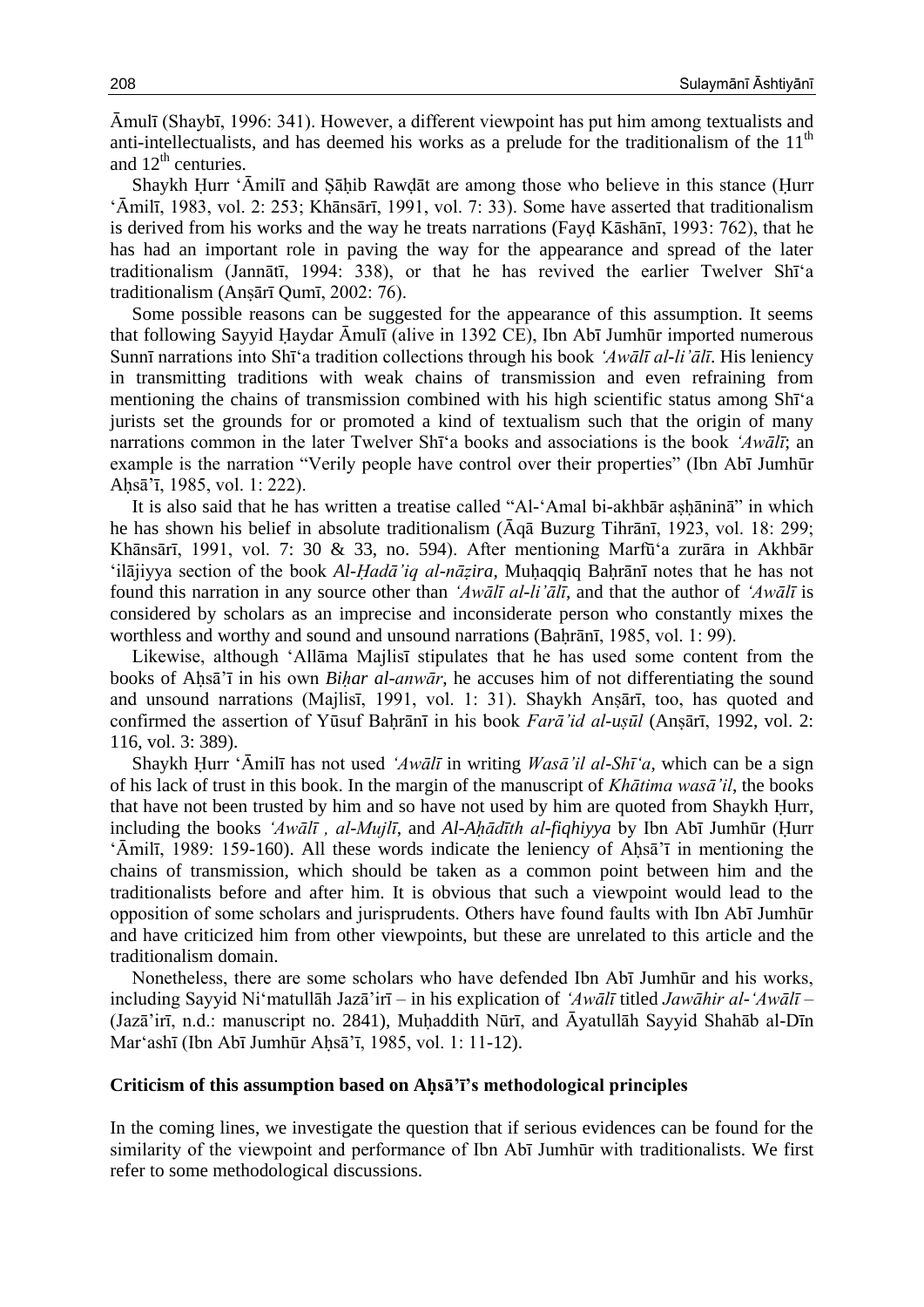It can be figured out from the works of Ahsa'<sup> $\dagger$ </sup> that he has a deep attachment to the Sh $\bar{1}$ 'a Sūfīsm and mysticisms. His adoption of Sūfī's method and his use of their terms throughout his works – especially … - (Āqā Buzurg Tihrānī, 1923, vol. 20: 13; Ibn Abī Jumhūr Aḥsā'ī, 1985, vol. 7: 30) have caused some commentators to introduce him a "Sūfī." They write that his extremity in Sūfīsm eradicated his tendency to the right (Ibn Abī Jumhūr Aḥsā'ī, 1985, vol. 1: 31; Iṣfahānī, 1981, vol. 6: 14). However, he has been trying to combine the mystic and narrative thoughts, which is clearly a method very different from that of the traditionalists. It is also possible that most of the oppositions to Ibn Abī Jumhūr derive from opposition to Sūfīsm, and the hostility toward mysticism and Sūfīsm has led to reprimanding Ibn Abī Jumhūr. As we know, suchlike judgments have been made about others, too.

However, with regard to the relationship between Sūfīsm and traditionalism, we can say that the Sūfīst and mystic approaches are not congruent with traditionalism. Although his tendency to mysticism shows that his lack of serious attention to the chains of transmission – a trait congruent with the Sūfīst method – is shared by traditionalists, the adoption of such a method cannot be considered a robust reason to rule him as a traditionalist.

With regard to the chains of transmission, a glance at the introduction of *'Awālī al-li'ālī* disproves his absolute disregard of the chains of transmission. At the beginning of *'Awālī alli'ālī,* he mentions all his paths, evidences, and permissions in an orderly and organized manner. With regard to the narrations, he stipulates that the deletion of the chains of transmission is because he completely believes in the truthfulness of the issuance of those narrations.

Although the majority of the narrations in 'Awālī are loose, Ibn Abī Jumhūr believes that a narration whose transmitter is not mentioned is supported if we know that the transmitter quotes narrations only from the trustworthy sources (Ibn Abī Jumhūr Aḥsā'ī, 1985, vol. 1: 32).

However, the accusations that Ibn Abī Jumhūr had a booklet on accepting all narrations and he confirmed traditionalism in it do not seem to be true. We have not received that book and no one has given a report on it. However, another book called *Kāshifa al-ḥāl 'an aḥwāl al-istidlāl* is attributed to him that is fortunately available; it discusses the requirements and method of free investigation, which is in total disagreement with traditionalism (Āqā Buzurg Tihrānī, 1923, vol. 15: 343; Iṣfahānī, 1981, vol. 5: 50). Some have asserted that these two books are the same and there has been a mistake in the title (Āqā Buzurg Tihrānī, 1923, vol. 17: 241). He wrote this book in response to the request of some Sayyids who asked him to write a book on how to argue for some religious decrees and derive them from the theological evidences and religious speculations as well as the essentials of argumentations (Ibn Abī Jumhūr Aḥsā'ī, 1995: 23).

In relation to the study of narrators and the classification of narrations, Ibn Abī Jumhūr says,

Although we do not need the study of narrators in the case of widely transmitted narrations, but in solitary narrations we have to know the conditions of the transmitter, because the classification of the traditions into sound, authentic, acceptable, and weak (and putting into practice the first three types) by the jurisprudents is based on knowing the conditions of the transmitters (ibid: 70, 92, 116-118).

Although he is not so loyal to this method in *'Awālī al-li'ālī*, we know that the traditionalists believe that the study of narrators is not needed and mentioning the chains of transmission is for blessedness and auspiciousness, and the classification of narrations is taken from the general books (Astarābādī, 2005: 56, 184).

Ibn Abī Jumhūr believes that the solitary narration without contextual evidence is valid (Ibn Abī Jumhūr Aḥsā'ī, 1995: 117-118, 120). However, Astarābādī does not deem suchlike narrations valid (Astarābādī, 2005: 30).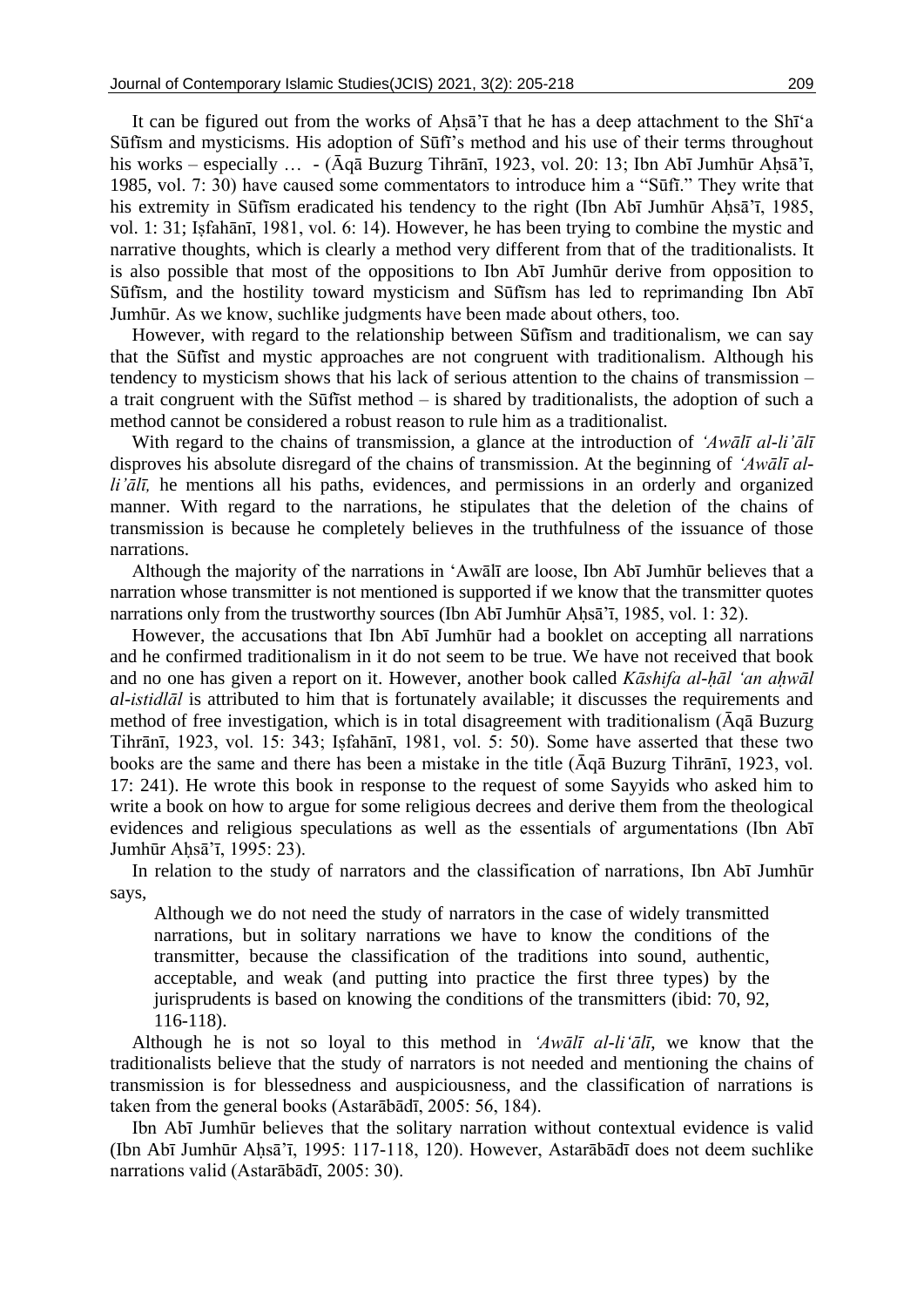Ibn Abī Jumhūr believes that in all rulings we have definitive knowledge of the legal decrees (Ibn Abī Jumhūr Aḥsā'ī, 1995: 117), while Astarābādī believes that in all rulings we have definitive knowledge of the legal decrees (Astarābādī, 2005: 47-48, 80, 90, 154).

With regard to consensus – as one of the main sources of disagreement between traditionalists and legists – Ibn Abī Jumhūr says that there is no doubt in the fulfillment and affirmation of consensus, and the majority of Islamic nation agree with the existence of consensus and its authoritativeness (Ibn Abī Jumhūr Ahsā'ī, 1995: 107). However, Astarābādī deems consensus as the fabrication of the Sunnīs and strictly rejects it (Astarābādī, 2005: 90, 112, 134).

With regard to the doubts concerning the presence of prohibitions, Ibn Abī Jumhūr believes in the general exemption based on the intellectual ruling (Ibn Abī Jumhūr Ahsā'ī, 1995: 109), while Astarābādī does believe in the general exemption (Astarābādī, 2005: 154).

Ibn Abī Jumhūr takes the appearance of the qur'ānic content as authoritative (Ibn Abī Jumhūr Ahsā'ī, 1995: 105), but Astarābādī believes that it is not authoritative without the confirmation of the Infallibles (a) (Astarābādī, 2005: 47).

Ibn Abī Jumhūr deems the prophetic sunna to be authoritative (Ibn Abī Jumhūr Ahsā'ī, 1995: 106), while Astarābādī does not believe it to be authoritative without the confirmation of the Infallibles (a) (Astarābādī, 2005: 47).

Ibn Abī Jumhūr believes in free investigation and following a religious authority (Ibn Abī Jumhūr Aḥsā'ī, 1995: 131, 136, 145), but Astarābādī deems them as illicit and says that only Infallibles (a) can be followed (ibid: 40, 127).

The main problem raised against Ahsa'i is his extensive use of Sunni narration-based jurisprudence. He is accused of putting together the worthy and the worthless (i.e., using the Sunnī jurisprudential narrations) in the book *'Awālī al-li'ālī*.

The stance that can be taken about this doubt is the examination of the method and principles of Ibn Abī Jumhūr in his assembling of the Shī'a and Sunnī common narrations. His method and principles might have caused some jurisprudents to object to him. We might say that the assembly of the narrations from the general sources based on his method  $-$  i.e., trusting the Shī'a and Sunnī common traditions – is seemingly sound and void of any problem. The examination of the early traditional and jurisprudential works indicates the approval of the authoritativeness of the common jurisprudential traditions by some Muslim thinkers. Although the general viewpoint of various Islamic denominations and sects – due to their numerous differences and fights – about the jurisprudential works has been the rejection of each other, we can find works among the surviving ones that have paid attention to the commonalities of traditions. This might be called "the authoritativeness of the Shī'a and Sunnī common traditions" stance<sup>1</sup>.

This principle is not exclusive to Ahsa'ī and has existed among the Twelver Shī'a. A clear example of the bare statements about the authoritativeness of common traditions is the one made by Abul-Fatḥ Muḥammad b. 'Alī al-Karājakī (d. 1057) in the book *Kanz al-Fawā'id.* Explaining the position and validity of common traditions, he says, "When all scholars of narration have consensus on the narration of a statement, that statement becomes authoritative and valid for everyone with intellect." Of course, Karājakī does not suffice to this, refers to the conflict between the solitary narration and the agreed-upon narration (i.e., common tradition), prefers the agreed-upon narration, and says, "The solitary narration cannot remove the consensus and commonality obtained through these narrations, and the rare tradition cannot impede the consensus on the common narration."

Another example of this principles regards the statement by Ibn Baṭrīq (d. 1204) in *Al- 'Umda* about argumentation against the opponents, "The agreement between the Shī'a and

**.** 

<sup>1.</sup> This stance is suggested by Sayyid Muḥammad Ḥasan Ḥakīm, who is writing his master's thesis on this issue.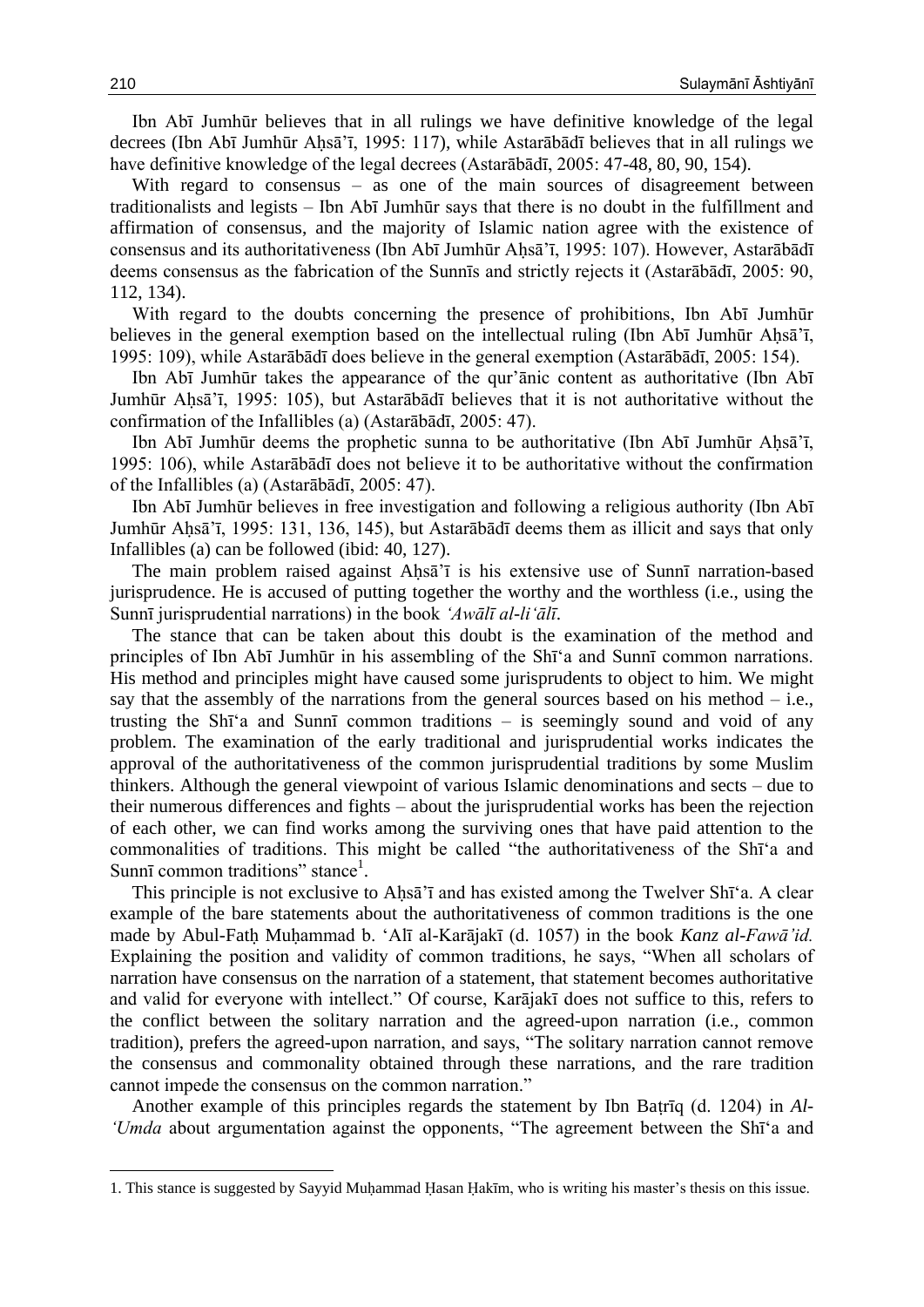Sunnī in the common traditions and the transmission of suchlike traditions completes their authoritativeness, alleviates the weakness of solitary narration and its limitation to the premises and paths of a group, and makes it shared. Therefore, it is obligatory to accept it, and it is definitively under consensus." In addition to the explication of the position and validity of the common traditions, Sayyid b. Ṭāwūs (d. 1266) gives a serious, widespread research background to this opinion. He believes that the constant method of the Shī'a authors and conservatives has been that when their narration about an issue has come to agree with the narrations of other Muslim scholars, they have taken it as an evident proof and superior indication for the confirmation of that issue, and have deemed it as part of the knowledge and necessities of Islam.

However, from another viewpoint, Ibn Abī Jumhūr's act (i.e., the narration of the Sunnī narrations to confirm the Shī'a decrees) has removed the doubt casted by some Sunnī scholars that suggest the solitariness of the Twelver Shī'a traditions. We know that as part of the denominational fights, they have sometimes accused the Twelver Shī'a to lack of previous traditional records and works (Najāshī, 1988: 3). At other times, they have compared the volume of evidenced prophetic narration among the Twelver Shī'a, have accused the Shī'a to have insufficient suchlike narrations and lack trust in the traditions of the noble Prophet (s), and have sometimes accused those narrations to be solitary and rare.

Various scientific endeavors have been formed in the Shī'a Ḥadīth history against the foregoing movements. If we set the discussion angle at a horizon beyond the jurisprudential discussions, we come to numerous Shī'a Ḥadīth sources that entail common traditions. Books such as *Khiṣāl, Thawāb al-a'māl,* and *Kamāl al-dīn* by Ṣadūq and the book *Musakkin al-fu'ād* by Shahīd Thānī are examples in this regard.

One of these responses comes from the scientific endeavors of Ibn Abī Jumhūr Aḥsā'ī in the book *'Awālī al-li'ālī*. In order to remove the doubt on the solitariness of the Twelver Shī'a narrations, Ibn Abī Jumhūr set to write a jurisprudential Ḥadīth collection in which the Shī'a and Sunnī common traditions are compiled. Expressing his motivation for writing this valuable work, he says, "Since opponents have dominated the Shī'a and – by casting doubts – have made them believe that the content similar to that of the Sunnī cannot be found in the Twelver Shī'a narrations, and that their relationship with the traditions of the noble Prophet (s) is cut, I set out to remove this lack of knowledge and provide a book in this regard" (Ibn Abī Jumhūr Aḥsā'ī, 1985, vol. 1: 15-16). With this explicit expression of the motivation to write this book by its author, there remains no room for the suggestion of other motivations. Of course, unfortunately his efforts were not seriously adopted by the Shī'a scholars and he was even reprimanded.

Trusting and using the science of the Principles of Islamic Jurisprudence is another methodological difference between Ibn Abī Jumhūr and traditionalists. He deems the Principles of Islamic Jurisprudence a science from which the Sharī'a law and the basics of jurisprudence are derived, and no secondary principle can be understood without it. He then introduces some books of the Principles of Islamic Jurisprudence such as *Mabādī al-uṣūl*, *tahdhīb al-uṣūl*, and *Muntahā al-uṣūl* by 'Allāma Ḥillī that seminarians should study (Ibn Abī Jumhūr Aḥsā'ī, 1995: 65, 85-86). This is against the viewpoint of Astarābādī who believed that the Principles of Islamic Jurisprudence had been taken from the Sunnī principles and is unnecessary (Astarābādī, 2005: 30, 180; Baḥrānī, 1965: 167; Muḥaddith Nūrī Shūshtarī, 1987, vol. 1: 581).

Of course, his use of the Principles of Islamic Jurisprudence and his trust in the practical principles should not be taken as reliance on the intellectual indications, as the latter does not indicate certainty and knowledge at the same level as the practical principles – either intellectual or legal – and can be used only to remove bewilderment. What is mentioned as intellectual indication as one of the religious rule proofs is one that brings about certainty. The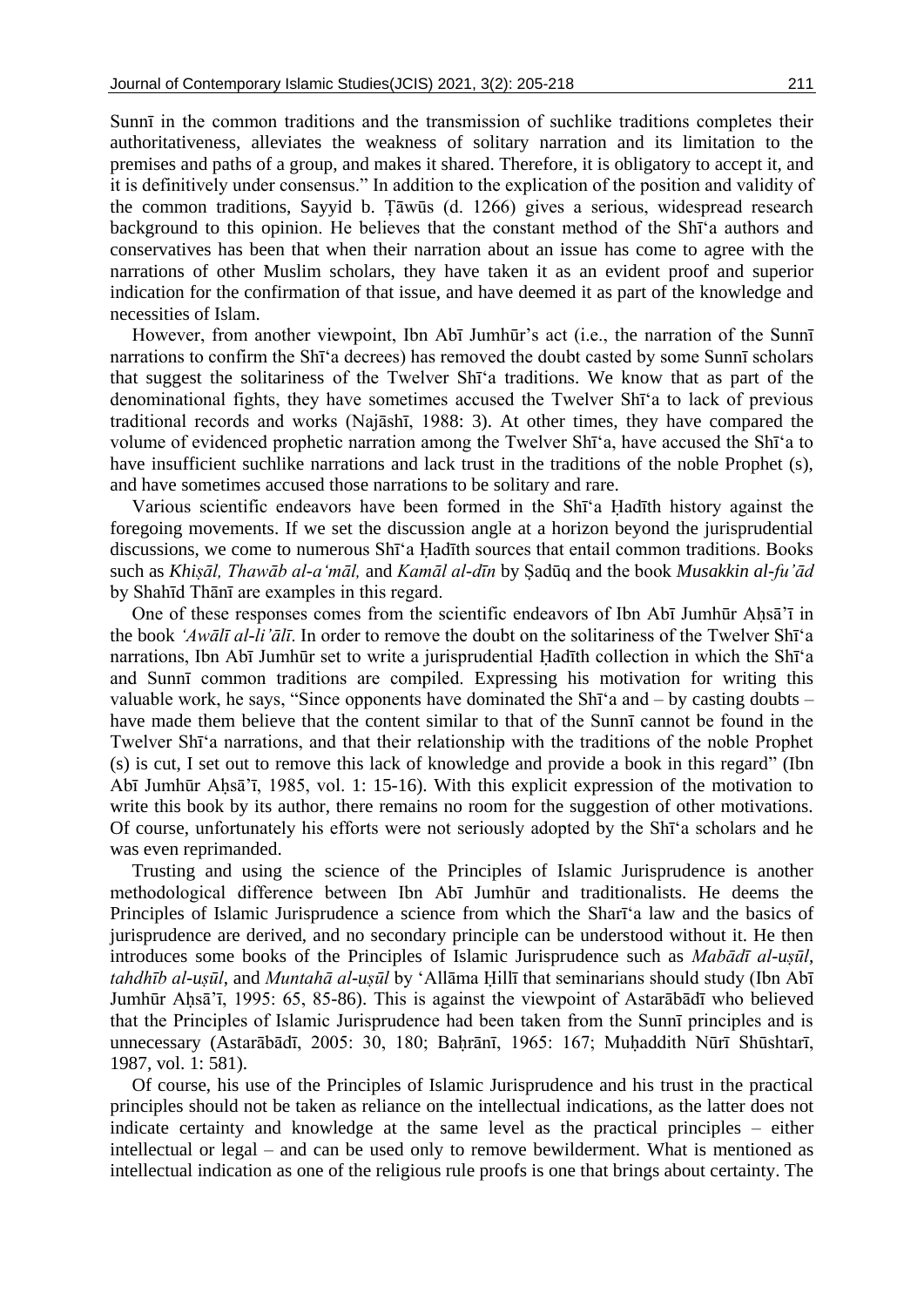same is true for the discussion of concepts that originate from the discussion of terms (Rushdī, 2006: 115).

However, our intention of discussing this issue is that unlike many traditionalists before and after him who had a certain pessimism toward the Principles of Islamic Jurisprudence (Astarābādī, 2005: 129), Aḥsā'ī pays complete attention to the Principles of Islamic Jurisprudence. This reveals his adherence to the intellectual premises, which is against the traditionalists' approach.

#### **Criticism of this assumption based on Aḥsā'ī's epistemological principles**

Since the most important criterion and main difference between traditionalism and intellectualism is related to their viewpoint to the status of intellect in religious thought and knowledge, we try to review Ahsa'i interaction manner with and viewpoint to intellect and intellectual knowledge. It seems that using the criteria that we will propose, Ahsa'i can be freed from the accusation of being like the common traditionalists who do not believe in the status of intellect in religious knowledge.

In the realm of Islamic thought, the Ash'arīs and following them the Māturīdīs moved toward textualism, while the Mu'tazilaists greatly stepped away from it and inclined to intellect. Among the Shī'a, Zaydīs took the same paths as the Mu'tazilaists and accepted their intellectualism, while Islmā'īlīs were influenced by Gnosticism, Manichaeism, and (to some extent) Neoplatonism, and further moved away from religious thought. Nonetheless, the Twelver Shī'a chose the midway between text and intellect in the light of the guidance by its noble Imāms (a).

Of course, we might find the general inclination of different companions of Imāms – and later the Shī'a scholars – to narration or intellect at times clearly and at other times less clearly and through great efforts. Some Shī'a are called "theologian" while others are called "narration transmitter" or "jurisprudent." Examples of the first group include Hishām b. Ḥakam, Hishām b. Sālim, Ḥumrān b. A'yan, Muḥammad b. Ṭayyār, and Mu'min Ṭāq. To name some figures of the second group, we can refer to Muḥammad b. Muslim, Aḥmad b. Muḥammad b. Khālid Barqī, and Muḥammad b. Ḥasan Ṣaffār. The difference between these two groups is in their manner and volume of using intellect in religious knowledge; therefore, we can consider them as the representatives of intellectualism and textualism among the Shī'a (Subḥānī, 1996: 205-232).

The distinction between intellectualism and textualism is clearer among the Sunnīs than the Shī'as, i.e., the distance and gap between these two schools is less evident among the Shī'as. For example, there are a few disagreements between Shaykh Şadūq and Shaykh Mufīd, and no significant difference exists in their principles. Likewise, we might say that the status of intellect among the Twelver Shī'a scholars and their viewpoint to this status is the most important criterion for the classification of opposing groups. The two sides distinguished by this criterion are fairly clear: Traditionalists and legists. Although this classification has practical uses in the jurisprudence discussions and the inference of religious decrees, via a general viewpoint this classification can be seen in all religious and knowledge-oriented discussions. The legists deem a special status for the intellect in understanding religion and as a tool to issue decrees (Rushdī, 2006: 102-104).

This group has taken the intellect up to the station of a proof for religious primary and secondary principles, have taken the intellect and Islamic law to have a mutual relationship, and have deemed the intellect as the internal religious law and the religious law as the outer intellect (Narāqī, 1951, vol. 1: 117).

On the contrary, although the traditionalists confirm the status of intellect, they deem the narrations of the Infallibles (a) as sufficient, and believe that the innate intellect free from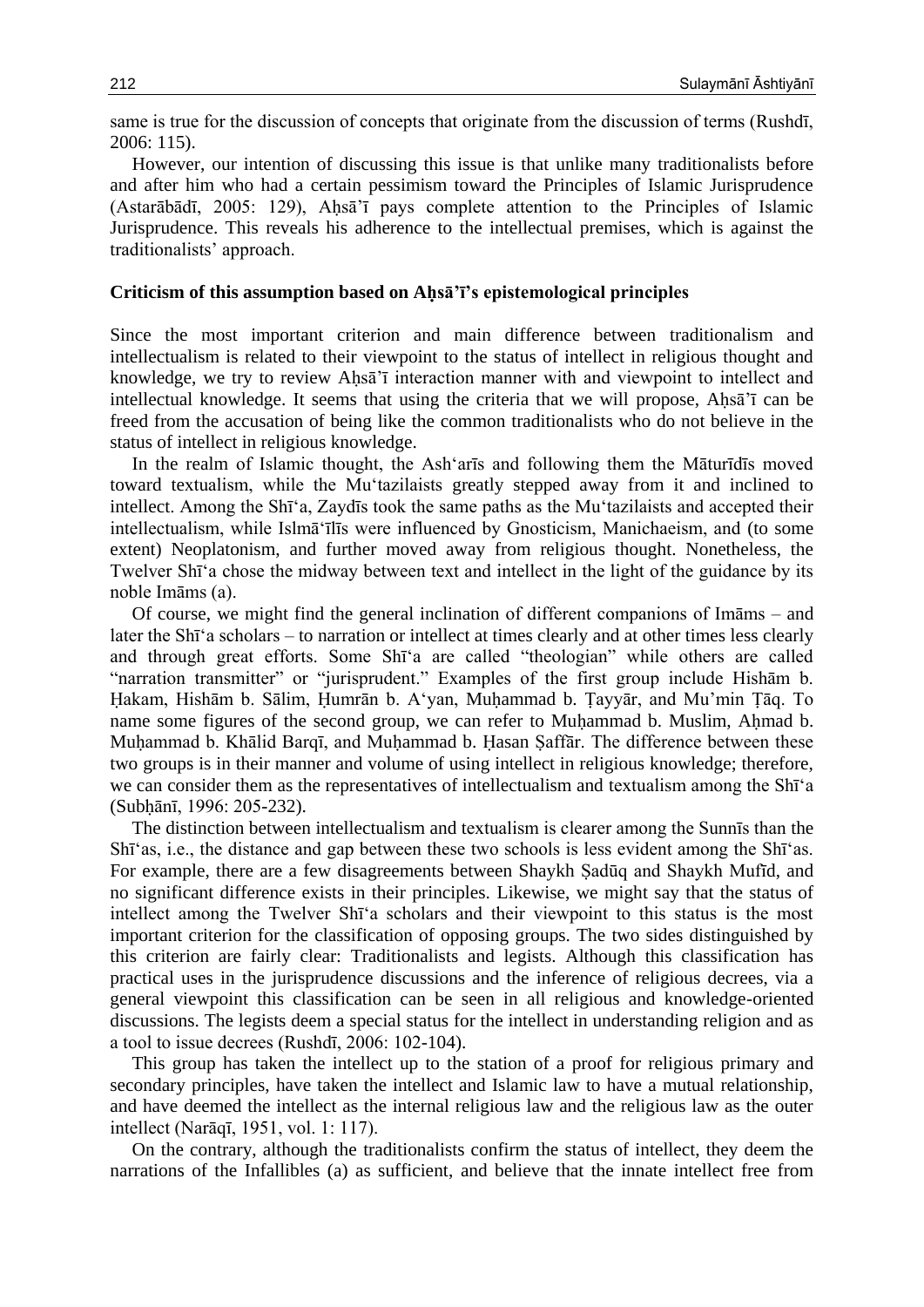corrupt thoughts is exclusive to the Infallibles (a) and is out of the reach of the ordinary people. Therefore, although they take the intellect as able to help one know the goodness and badness, they do not recognize it in attaining the divine reward and punishment, and reject the trust in the intellect due to the uncertainty of its rulings (Jābirī, 2007: 312).

Ibn Abī Jumhūr's epistemological approach to intellect can be traced in several domains.

#### **Paying attention to intellectual indication and the Ḥilla School of theology**

When classifying the Shī'a theological eras, the  $8<sup>th</sup>$  century LH – which entails Aḥsā'ī's physical as well as intellectual and scientific lifetime – should be considered as heyday of the Hilla School. The founder of Hilla School in the 7<sup>th</sup> century LH was Sadīd al-Dīn Himmasī, and notable figures such as Muḥaqqiq Ḥillī, 'Allāma Ḥillī, Khāja Naṣīr al-Dīn Ṭūsī, Ibn Maytham Baḥrānī, Fakhr al-Muḥaqqiqīn, Shahīd Awwal, etc. are members of this school.

Although Fāḍil Miqdād (d. 1423 CE) and Ibn Fahad Ḥillī (d. 1437 CE) are regarded as the last figures of this school, its scientific and intellectual legacy remained robustly for several centuries and become somewhat the common Shī'a theological source.

Aḥsā'ī owes to the same Ḥilla School that extensively mixed the traditional Mu'tazila theology with Aristotelian philosophy, illuminationist doctrine, and Pantheist teachings, and brought about a unique combination. Henry Corbin believes that Aḥsā'ī has a greater role in combining the previous schools and bringing about a new school compared to the intellectual works of his contemporary philosophers in the Isfahan era (which culminated the scientific character of Mullā Ṣadrā) (Naṣr, 1970: 49). He emphasizes comparing and assembling the principles of theology and philosophy in the introduction of *Al-Mujlī*, and in theology agrees mostly with the opinions of the Mu'tazilaists and expresses the same ideas via philosophical concepts (Shaybī, 1996: 331; Corbin, 1983: 209).

A look at the works and opinions of Ibn Abī Jumhūr shows the definitive influence of Ḥilla School theologians on him. Some of the signs of this influence are as follows.

#### **The influence of philosophers, theosophists, and Sūfīs**

Ibn Abī Jumhūr names many important philosophical and mystic figures that have influenced him intellectually.

He has been greatly influenced by Avicenna, and he has paid great attention to him as well his works and opinions. We know that Avicenna has proposed the closest intellectual thought to the Greek philosophical tradition, and is the leader of the Muslim Peripatetic philosophers. Ahsa'i accepted directly or indirectly the majority of Avicenna's opinion and school – which was accused of leading to blasphemy in the old Islamic theology. Examples include the rejection of the temporal creation of the universe (Ibn Abī Jumhūr Ahsā'ī, 1911: 85) and the confirmation of the existence of abstract beings and intellects that move the heavenly bodies (ibid: 104).

He also praises Ibn Maytham Baḥrānī – the exegete of *Nahj al-balāgha* – and is affected by him (ibid: 179). He has mentioned and used Sayyid Ḥaydar Āmulī and his numerous works (ibid: 192). Like Āmulī, he believes that "Islamic law, mystical path, and philosophical truth are three synonymous words with the same meaning, and that meaning the true religion of Muḥammad [s]" (ibid: 313).

The effects of Ibn Maytham and Sayyid Ḥaydar Āmulī on the works of Ibn Abī Jumhūr is so much that some have come to believe that Ibn Abī Jumhūr is a more developed form of Ibn Maytham Baḥrānī and Sayyid Ḥaydar Āmulī (Shaybī, 1996: 340).

Moreover, Ibn Abī Jumhūr is influenced in philosophy by Shaykh Ishrāq and uses his words frequently (Ibn Abī Jumhūr Aḥsā'ī, 1911: 127, 137, 158, 566, 567, 568).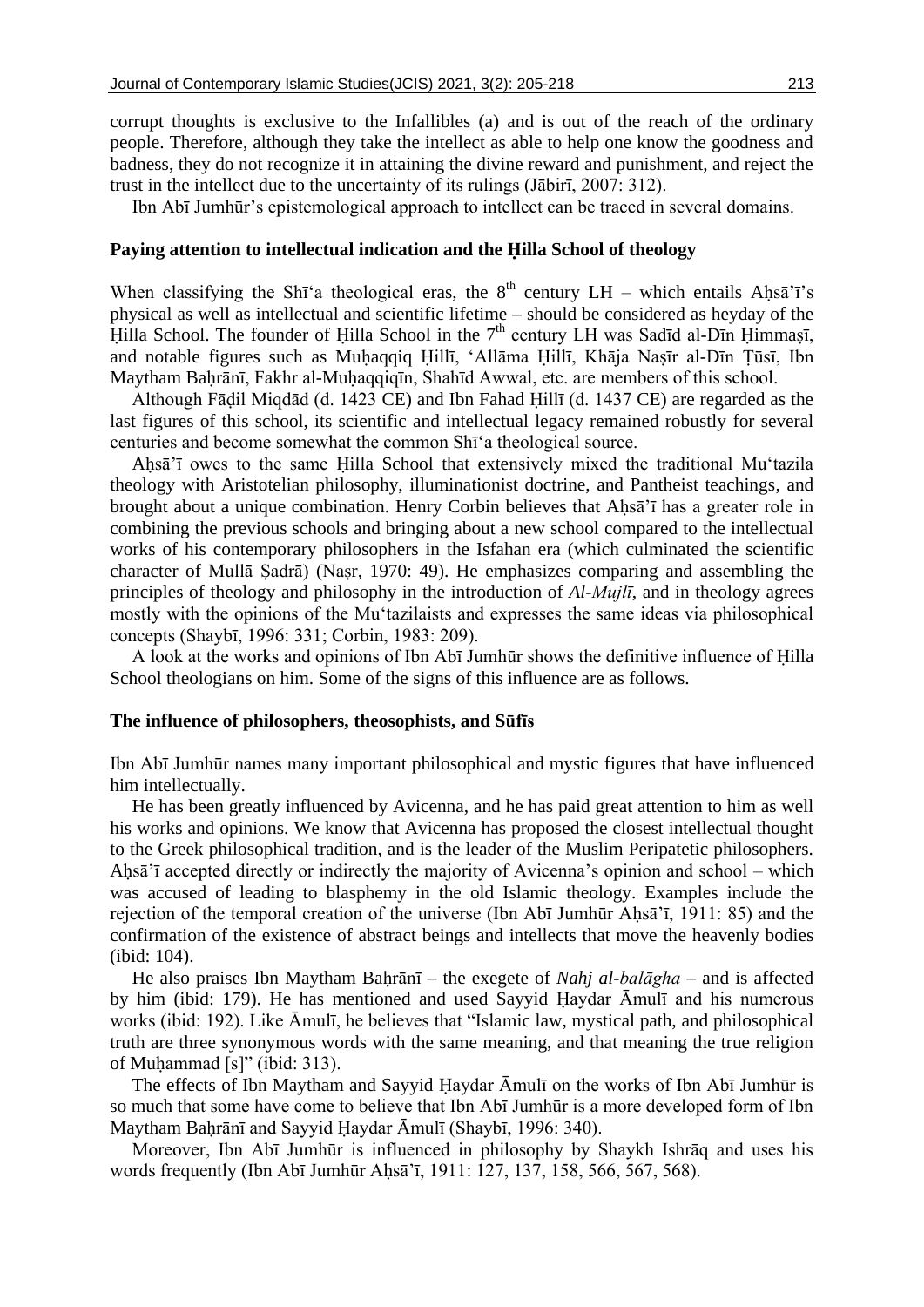He has also mentioned Sūfīs and mystics such as Bāyazīd Basṭāmī, Ḥallāj, Sunbulī, Khāja 'Abdullāh Anṣārī, Ghazalī, Ibn 'Arabī, etc. and has relied on their words (ibid: 109). Moreover, he is extensively influenced by Shams al-Dīn Shahrūzī and narrates a lot from his *Al-Shajara al-Ilāhiyya* (Schmidtke, 2002: 43).

#### **Authoring and compiling works in the intellectual sciences domain**

Like other theologians and jurisprudents of the Ḥilla School, Ibn Abī Jumhūr has numerous works related to the intellectual and theological sciences, including Bidāya al-nahāya , Al-Durra al-mustakhraja min al-lamu'a fī al-ḥikma, Zād al-musāfirīn, Kashf al-barāhīn fī sharḥ Zād al-musāfirīn, Al-Mujlī mir'āṭ al-munjī, Madkhal al-ṭālibīn fī uṣūl al-dīn, Masālik alafhām fī 'ilm al-kalām, Mu'īn al-fikr fī sharḥ al-bāb al-ḥādī 'ashar, Mu'īn al-Mu'īn fī uṣūl aldīn, Miftāḥ al-fikr li-fatḥ al-bāb al- ḥādī 'ashar, Munāẓira bayn al-Gharawī wa al-Harawī, Al-Tuhfa al-kalāmiyya, Mukhtasar al-Tufha al-kalāmiyya, Al-Nūr al-munjī min al-zalām fī ḥāshiya Masālik al-afhām.

In the Principles of Islamic Jurisprudence, too, Ahsā'ī has works such as Al-Hāshiya 'Alā Tahdhīb ṭarīq al-wuṣūl ilā 'ilm al-uṣūl lil-'Allāma al-Ḥillī and Madkhal al-ṭālibīn fī uṣūl aldīn, which shows his attention to authoring works in this regard.

#### **Deep trust in the works of 'Allāma al-Ḥillī**

In his books, Aḥsā'ī frequently refers to the various works of 'Allāma Ḥillī in theology, jurisprudence, principles of jurisprudence, and study of narrators (Ibn Abī Jumhūr Aḥsā'ī, 1995: 139). Moreover, when listing the scholars whose treatises are put into practice, he names 'Allāma Ḥillī (ibid: 128). We know that most of the textualists (or the same traditionalists) living in the same era as Ahsa<sup>'</sup> i or later avoid trusting 'Allāma Hillī and even do not refrain from attacking and accusing him. Moreover, Ahsa'i emphasizes the use of the study of narrators in inducing the religious decrees and distinguishing the sound and unsound narrations using this study, unlike traditionalists who criticize 'Allāma Ḥillī due to this very reason. Ahsā'ī trusts the classification of traditions into four groups – which is attributed to 'Allāma Ḥillī – and uses it in his own books (ibid: 117).

#### **The use of intellect in beliefs**

We now that many traditionists, traditionalists, and others – prominently Shaykh Şadūq – oppose Kalām (theology) when it means intellectual and logical argumentation in the articles of faith, deem the responsibility of the clergy in religious issues to be narrating and explaining the qur'ānic verses and the traditions issued by the Prophet (s) and the Infallible Imāms (a), take disputes over the Essence and Attributes of God as wrong (a stance they derive from the words of Imāms (a)), and narrate traditions about the last case in which the Companions are warned to annihilation (Madelung, 1997: 278-284).

When discussing the entry "faith" in *Al-Fawā'id al-madaniyya*, Astarābādī reminds many mistakes made by the Mu'tazilaists and their followers about "determining the First Necessary Existent" and states that these mistakes stem from lack of attention to the words of the Infallible Imāms (a). He takes reliance on the intellect in determining the First Obligation – i.e., knowing God – as equal to making mistakes in this path, and has deemed the only way to be adherence to the words of Ahl al-Bayt (a) (Astarābādī, 2005: 407).

However, Aḥsā'ī extensively uses the intellectual and theological principles for doctrinal discussions in his books, such as the following cases.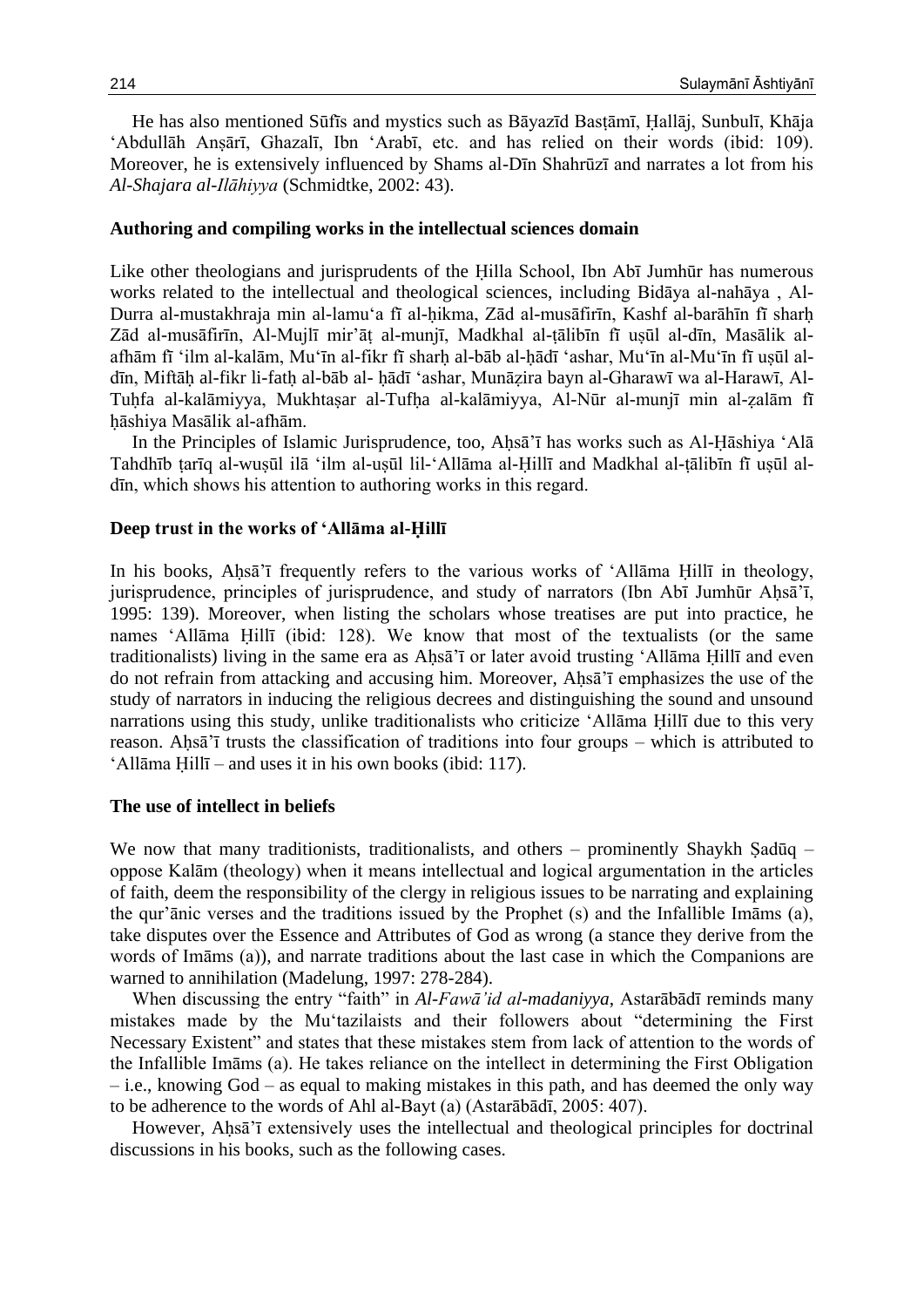# **The obligation of knowledge**

In the section on the Unity of Being in the same book and the discussion of positive and negative Attributes in Al-Mujlī, Ahsā'ī uses the theologians' method by first presenting intellectual indications, although he prefers the philosophers' methods over the theologians' methods in many cases (Ibn Abī Jumhūr Ahsā'ī, 1993: 33).

# **The principality of the existence of the Necessary Existent**

Philosophers are proponents of either the principality of existence or the principality of essence. However, Ahsa'i in this discussion believes in the principality of the existence of the most high Necessary Existent and the principality of essence in the possible beings, which seems to be his own innovation (Ibn Abī Jumhūr Aḥsā'ī, 1911: 128).

# **Intellectual argument for the Unity of Being**

Relying on intellectual discussions, Aḥsā'ī argues based on his innovative argument to prove the Unity of Being. This argument is totally intellectual, and Aḥsā'ī avoids arguing based on the innate disposition argument (Ibn Abī Jumhūr Aḥsā'ī, 2013: 95).

# **Imitation in the intellectual matters**

With regard to imitation in the beliefs, the majority of Muslim thinkers believe that knowledge about the articles of faith cannot stem from imitation and the person himself should know them through the intellect; therefore, they do not deem it permissible to have faith in them through religious scriptures. On the contrary, the textualists and traditionalists believe that imitation is beneficial and sufficient to this end. Ahsa<sup>'</sup><sub>I</sub> rejects imitation in the necessities of religion, but takes imitation to be sufficient in non-necessities for a person who does not have the ability to argument (Ibn Abī Jumhūr Aḥsā'ī, 1990: 135-136).

# *The possibility of understanding the essential goodness and badness of actions (the practical function of intellect) and the relationship between intellect and religion*

We know that the first meaning of intellect is the same faculty that causes understanding the dos and don'ts and the goodness and badness of the phenomena. There are three famous theories about this function, proposed by theologians, philosophers, and the Ash'arīs. Some philosophers take it as the generally accepted premises and intellectual matters. The famous … deem it as intellectual and essential, and the Ḥanbalī and Ash'arī traditionists totally reject the practical function of intellect (Muzaffar, 1985: 294; Rushdī, 2006: 271). Here, similar to majority of the People of Justice (i.e., the Shī'a and the Mu'tazila) Ahsa'ī believes in the necessity of the goodness of some acts such as trustiness and useful sincerity and the definitive badness of some actions such as oppression (Ibn Abī Jumhūr Aḥsā'ī, 1993: 41). Unlike Avicenna and some philosophers, he takes understanding goodness and badness as one of the necessities (Ibn Abī Jumhūr Aḥsā'ī, 1911: 209).

In addition, in his discussion for proving prophethood and guardianship, he refers to the principle of goodness and badness (ibid: 236).

Related to the discussion of goodness and badness is the secondary point that if we proved the intellectual goodness and badness, this intellectual understanding is congruent with the words and opinion of the Divine Legislator or not, which is called the concomitance of the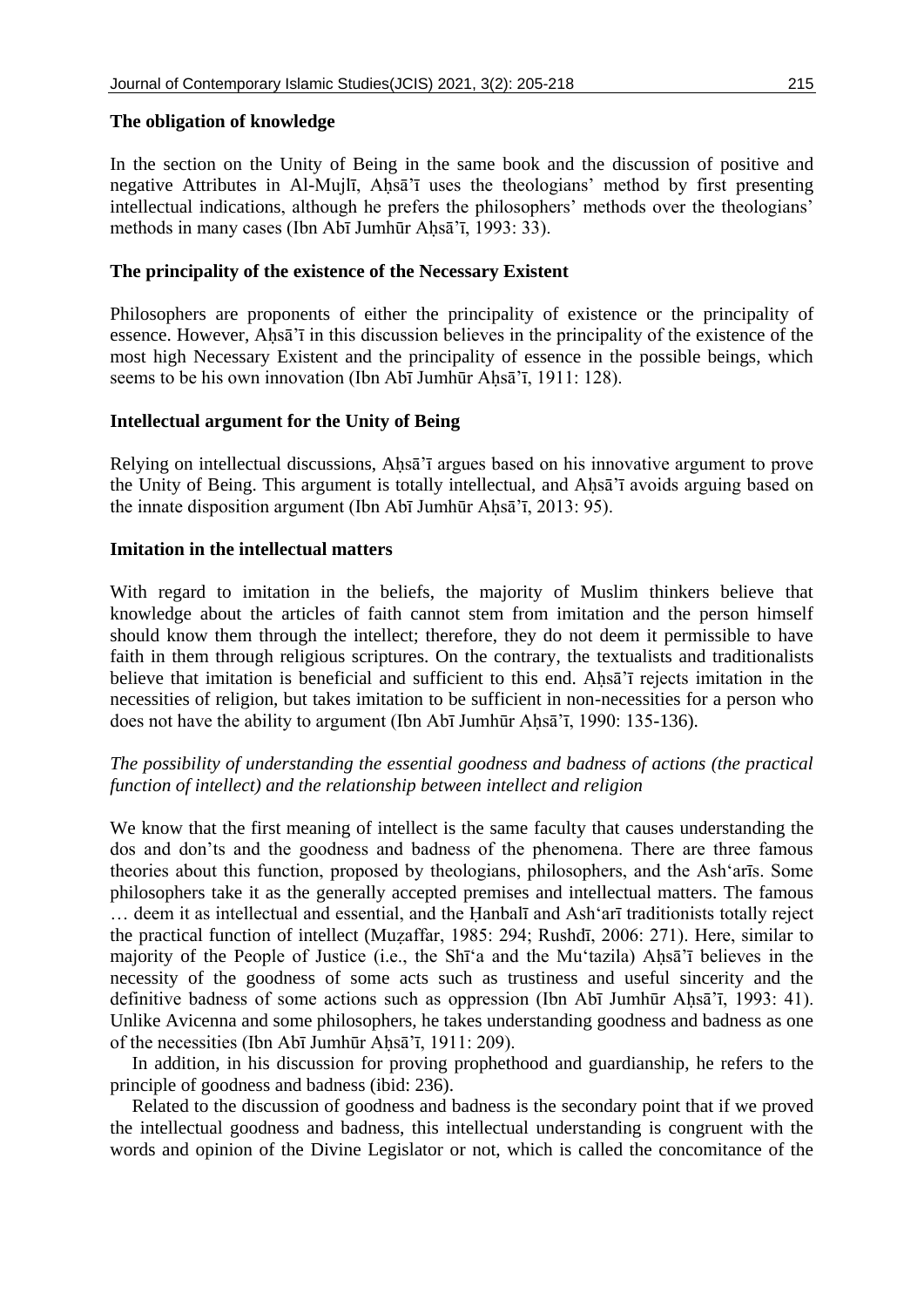intellectual and religious decrees. The Ash'arīs, some legists, and the majority of Shī'a traditionalists reject this concomitance (Rushdī, 2006: 191-260).

We did not find any evident confirmation of concomitance in the words of Ahsa'i. However, some of his writings about the relationship between intellect and religion are noteworthy and can help with this discussion (Ibn Abī Jumhūr Aḥsā'ī, 1911: 259; Id., 2013: 919, 921).

#### **Intellect as a proof for issuing decrees**

We know that after the Text era and the beginning of the free investigation era, the majority of theologians, jurisprudents, and narration transmitters limited the proofs for issuing decrees to the Qur'ān, sunna, consensus, and intellect.

Some have said that the first person to propose the intellect as an independent proof for the confirmation of religious decrees is Ibn Idrīs Ḥillī (1202 CE) (Ḥillī, 1990: 4; Rushdī, 2006: 107). Muḥaqqiq Ḥillī has said that the sources of decrees are the Qur'ān, sunna, consensus, and intellectual proof (Ḥillī, 1986: 5). Likewise, Ibn Abī Jumhūr enumerates the same four proofs as the sources for religious decrees, and names the intellectual indications as the fourth proof (Ibn Abī Jumhūr Aḥsā'ī, 1995: 149) and sometimes mentions the necessary and discursive intellect next to other evidences (Ibn Abī Jumhūr Aḥsā'ī, 1990: 35). With the numerous differences that exist in the type and scope of reference to these proofs, the main point distinguishing the intellectual and narrative thoughts in referring to these four proofs is the viewpoint to the intellectual indication (Rushdī, 2006: 65-88).

Aḥsā'ī includes theology among the sciences that are needed to attain the religious decree through inference, and deems the intellectual decrees as the essence of religious decrees (Ibn Abī Jumhūr Aḥsā'ī, 1995: 65).

Moreover, Ahsa<sup>'</sup><sub>i</sub> considers the intellectual indication as one of the proofs for issuing religious decrees and recognizes its position. When mentioning the proofs, he even does not say that the intellectual indication is valid only when other proofs are not present.

#### **Conclusion**

If we take the consideration of intellect as one of the proofs of religious decrees, the prioritization of intellect over narration at the time of their conflict, the permission of esoteric interpretation at the time of incongruence between the text and intellect, and the lack of authoritativeness of the solitary narration in beliefs as the common principles of the intellectualists, we could not find evident statements from Aḥsā'ī in this regard other than the first case about which he clearly deems intellect among the proofs of religious decrees. Therefore, we might not regard him among the outstanding Muslim intellectualist thinkers. However, considering other factors such as his affectedness by the narration transmitters and theologians of Ḥilla School as an intellectualist movement, his affectedness by philosophers and Sūfīs, his trust in applying intellect to beliefs, and his belief in the function of practical intellect and recognition of intellect as the internal religion and similar cases, it seems that Ibn Abī Jumhūr Aḥsā'ī is out of the textualists' camp, and we can regard him a narration transmitter with intellectualist approaches. Nonetheless, the assumption that Ibn Abī Jumhūr has been a traditionalist or that "he has paved the way for traditionalists or set the grounds for traditionalism" does not agree with the abovementioned points and is nothing but a hunch. Finally, based on the historical analysis principles, too, even if he is regarded as a traditionalist, making the role and effect of a person so significant in such a big phenomenon is not acceptable.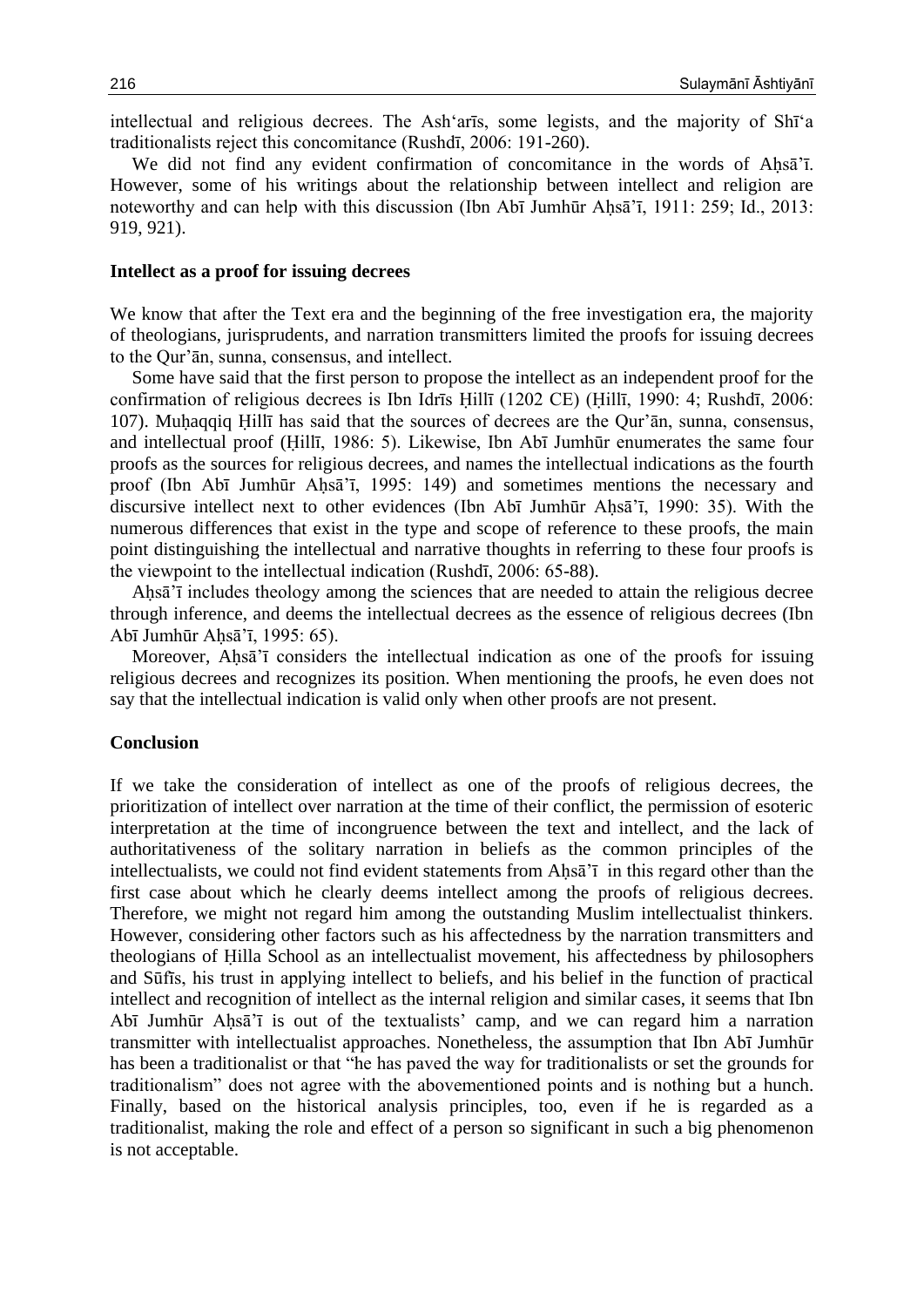#### **References**

Anṣārī, M. (1992), *Farā'id al-uṣūl*. Qom, Maṭbū'āt Dīnī.

- Anṣārī Qumī, Ḥ . (2002), "The Shī'a traditionalists and traditionists." *Kitāb-i Māh-i Dīn*, no. 45, 46, pp. 76-95.
- Āqā Buzurg Ṭihrānī, M. (1923), *Al-Dharī'a ilā taṣānīf al-Shī'a*. Tehran, Ismā'īliyān Institute.
- Astarābādī, M., & N. 'Āmilī (2005), *Al-Fawā'id al-Madaniyya – Al-Shaw ā hid al-Makkiyya*. Qom, Islamic Publications Office of Jāmi'a Mudarrisīn of Qom Ḥawza.
- Baḥrānī, Ḥ . (1958), *Anwār al-Badrayn*. Qom, Maktabat Ayatullāh al-Mar'ashī al-Najafī.
- Baḥrānī, Y. (1965), *Lu'lu' al-baḥrayn fī al-ijāzāt wa tarājum rijāl al-Ḥadīth*. Najaf, n.p.
- Id. (1985), *Al-Ḥadā'iq al-nāḍirah*. Edited by M. 'Īrawānī & A. Muqarram, Qom, Islamic Publications Office of Jāmi'a Mudarrisīn of Qom Ḥawza.
- Id. (2002), *Al-Durar al-Najafiyya min al-multaqaṭāt al-Yusufiyya*. Beirut, Dār al-Muṣṭafā li-'Iḥyā' al-Turāth.
- Corbin, H. (1983), *History of Islamic philosophy*. Translated by A. Mubashshirī, Tehran, Amīr Kabīr.
- Dānishpazhūh, M. (1967), *Fihrist Mishkāt*. Tehran, The Parliamentary Library of Iran.
- Fayḍ Kāshānī, M. (1993), *The ten treatises*. Edited by R. Ja'fariyān. Iṣfahān, n.p.
- Ḥillī, A. (1986), *Al-Mu'tabar*. Qom, Mu'assisa al-Imām Amīr al-Mu'minīn (a).
- Ḥillī, M. (1990), *Al-Sarā'ir*. Qom, Mu'assia al-Nashr al-Islāmī.
- Ḥurr 'Āmilī, M. (1983), *Al-Fawā'id al-Ṭūsiyya*. Edited by M. Lājawardī & M. Durūdī, Qom, Al-Maṭba' a al-'Ilmiyya.
- Id. (1989), *Wasā'l al-Shī'a*. Qom, Āl al-Bayt (a) Institute.
- Ibn Abī Jumhūr Aḥsā'ī, M. (1911), *Al-Mujlī Mir'āt al-munjī*. Tehran, Lithography.
- Id. (1985), *'Awālī al-li'ālī*. Qom, Dār Sayyid al-Shuhadā' lil-Nashr.
- Id. (1990), *Al-Aqṭāb al-fiqhiyya*. Edited by M. Al-Ḥassūn, Qom, Maktabat Ayatullāh al-Mar'ashī al-Najafī.
- Id. (1993), *Zād al-musāfirīn fī uṣūl al-dīn*. Edited by A. Al-Kanānī, Beirut, Mu'assisa Ummul Qurā.
- Id. (1995), *Kāshifa al-ḥāl 'an aḥwāl al-istidlāl*. Beirut, Mu'assisa Ummul Qurā.
- Id. (2013), *Al-Nūr al-munjī min al-ẓalām*. Edited by R. Yaḥyāpūr Fārmadī, Qom, Dār al-Ḥujja al-Bayḍā'.
- Iṣfahānī, M. (1981), *Al-Fuṣūl fī al-uṣūl*. Tehran, Lithography.
- Jābirī, A. (2007), *Al-Fikr al-salafī 'ind al-Shī'a al-Ithnā' 'Ashariyya*. 'Amān: Dār Majdlāwī.
- Jannātī, M. (1994), *Ijtihād eras from the viewpoint of Islamic denominations*. Tehran, Kayhān.
- Jazā'irī, N. (n.d.), *Jawāhir al-'awālī*. manuscript no. 2841 in Tehran Marwī School library.
- Khānsārī, M. (1991), *Rawḍāt al-jannāt fī aḥwāl al-'ulamā' wa al-sādāt*. Edited by A. Ismā'īliyān, Qom, Mu'assisa Islmā'īliyān.
- Madelung, W. (1997), *Religious schools and sects in medieval Islam*. Translated by J. Qāsimī, Mashhad, Āstān Quds Raḍawī.
- Majlisī, M. B. (1991), *Biḥār al-anwār*. Beirut, Mu'assisa Al-Wafā.
- Id. (2002), *Zād al-ma'ād*. Beirut, Mu'assisa al-A'lamī lil-Maṭbū'āt.
- Majlisī, M. T. (1993), Lawāmi' Ṣāḥibqirānī. Qom, Mu'assisa Islmā'īliyān.
- Muẓaffar, M. (1985), *Uṣūl al-fiqh*. Qom, Mu'assisa Islmā'īliyān.
- Najāshī, A. (1988), *Rijāl al-Najāshī*. Edited by M. Shubayrī Zanjānī, Qom, Islamic Publications Office of Jāmi'a Mudarrisīn of Qom Ḥawza.
- Narāqī, M. (1951), *Jāmi' al-sa'ādāt*. Edited by M. Kalāntar, Najaf, Dār al-Nu'mān.
- Naṣr, Ḥ . (1970), *Shihabad din Yahua Sohrawardi oeuvres philosophi ques et mystiques*. Tehran, French Institute for Scientific Research in Iran.
- Rushdī, M. (2006), *Dalīl al-'aql 'ind al-Shī'a al-Imāmiyya*. Beirut, Markaz al-Ḥiḍāra li-Tanmiyya al-Fikr al-Islāmī.
- Ṣadr, M. (1990), *Al-Majmū'a al-Kāmila li-Mu'allafāt al-Sayyid Muḥammad Bāqir Ṣadr*. Beirut, Dār al-Ta'āruf lil-Maṭbū'āt.
- Schmidtke, Z. (2002), "The effect of Shams al-Dīn Shahrūzī on Ibn Abī Jumhūr Ahsā'ī." Translated by M. Raḥmatī, *Kitab-i Māh-i Dīn*, no. 45 & 50, pp. 46-53.
- Id. (2011), "Bibliography and handwritten manuscripts of the works of Ibn Abī Jumhūr Aḥsā'ī." Translated by A. Raḥīmī Rīsa, *Manuscript Studies*, Tehran, The Parliamentary Library of Iran.
- Shakhṣ, H. (1995), A*'lām hajar min al-māḍīn wa al-Mu'āṣirīn*. Beirut, Mu'assisa Ummul Qurā.